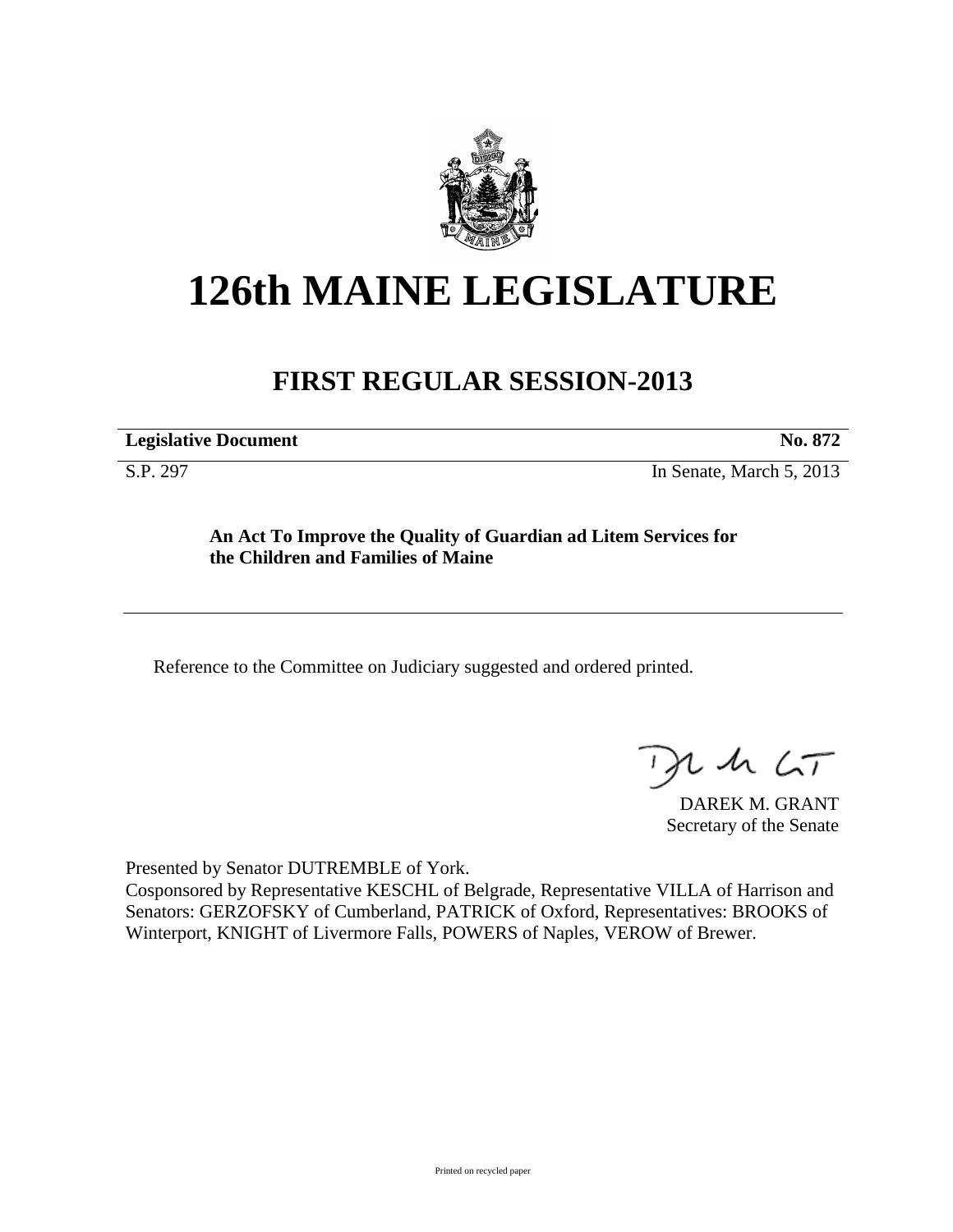| $\mathbf{1}$                                                                       | Be it enacted by the People of the State of Maine as follows:                                                                                                                                                                                                                                                                                                                                                                                                                                                                                                                                                                                                                                                                                                                                                                                                                                                                                                                                                                                                     |
|------------------------------------------------------------------------------------|-------------------------------------------------------------------------------------------------------------------------------------------------------------------------------------------------------------------------------------------------------------------------------------------------------------------------------------------------------------------------------------------------------------------------------------------------------------------------------------------------------------------------------------------------------------------------------------------------------------------------------------------------------------------------------------------------------------------------------------------------------------------------------------------------------------------------------------------------------------------------------------------------------------------------------------------------------------------------------------------------------------------------------------------------------------------|
| $\overline{2}$                                                                     | <b>CONCEPT DRAFT</b>                                                                                                                                                                                                                                                                                                                                                                                                                                                                                                                                                                                                                                                                                                                                                                                                                                                                                                                                                                                                                                              |
| 3                                                                                  | <b>SUMMARY</b>                                                                                                                                                                                                                                                                                                                                                                                                                                                                                                                                                                                                                                                                                                                                                                                                                                                                                                                                                                                                                                                    |
| 4                                                                                  | This bill is a concept draft pursuant to Joint Rule 208.                                                                                                                                                                                                                                                                                                                                                                                                                                                                                                                                                                                                                                                                                                                                                                                                                                                                                                                                                                                                          |
| 5<br>6<br>$\boldsymbol{7}$<br>$8\,$<br>9<br>10<br>11<br>12<br>13<br>14<br>15<br>16 | This bill restructures the current guardian ad litem program in Maine for the greater<br>benefit of children and their kinship supports involved in the crises of divorce and child<br>protection complaints. It is based on the findings and recommendations of the 2006<br>report, "Performance Audit of Guardians ad litem for Children in Child Protection Cases"<br>submitted to the Government Oversight Committee by the Office of Program Evaluation<br>and Government Accountability. It proposes a comprehensive program governing<br>guardians ad litem appointed under the Maine Revised Statutes, Titles 18-A, 19-A and<br>22. The bill must include statutory provisions that explicitly address program objectives,<br>job description, recruitment, qualifications, selection and appointment, oversight and<br>performance monitoring, quality assurance, consumer protection, a complaint process and<br>a consumer-sensitive framework for compensation, as well as the organizational location<br>of the program and its structural elements. |
| 17                                                                                 | The program will include, but not be limited to, the following:                                                                                                                                                                                                                                                                                                                                                                                                                                                                                                                                                                                                                                                                                                                                                                                                                                                                                                                                                                                                   |
| 18<br>19<br>20                                                                     | 1. The development of a mission statement for a guardian ad litem program that<br>addresses the support needs of children and families in the crises of divorce and child<br>protection and the informational needs of the courts;                                                                                                                                                                                                                                                                                                                                                                                                                                                                                                                                                                                                                                                                                                                                                                                                                                |
| 21<br>22<br>23<br>24<br>25                                                         | 2. The development of a statutory guardian ad litem job description, including a<br>definition of role boundaries, that explicitly states allowable guardian ad litem functions<br>that may be performed. These permitted functions are to be the foundation for all<br>guardian ad litem education and training, performance evaluations and compensation and<br>complaints against guardians ad litem;                                                                                                                                                                                                                                                                                                                                                                                                                                                                                                                                                                                                                                                          |
| 26<br>27<br>28<br>29<br>30                                                         | 3. A requirement that state of the art information systems for government oversight<br>of guardians ad litem that are used in other jurisdictions be evaluated to assist in the<br>development of an oversight system in this State. The oversight system must be<br>developed to take into account the components of mandatory duties, as well as quality<br>assurance and consumer protection, and must include:                                                                                                                                                                                                                                                                                                                                                                                                                                                                                                                                                                                                                                                |
| 31                                                                                 | A. Case management, including:                                                                                                                                                                                                                                                                                                                                                                                                                                                                                                                                                                                                                                                                                                                                                                                                                                                                                                                                                                                                                                    |
| 32<br>33<br>34<br>35<br>36<br>37                                                   | (1) Recording and tracking guardian ad litem job activities and court events in<br>each case, to be reviewed by appropriate judicial branch management on a<br>regular basis. Data in the form of statistical reports of guardian ad litem activities<br>from each family court may be used as a macro-management oversight tool to<br>identify regional variations and symptoms of problems and to allow strategic<br>corrective interventions as necessary;                                                                                                                                                                                                                                                                                                                                                                                                                                                                                                                                                                                                     |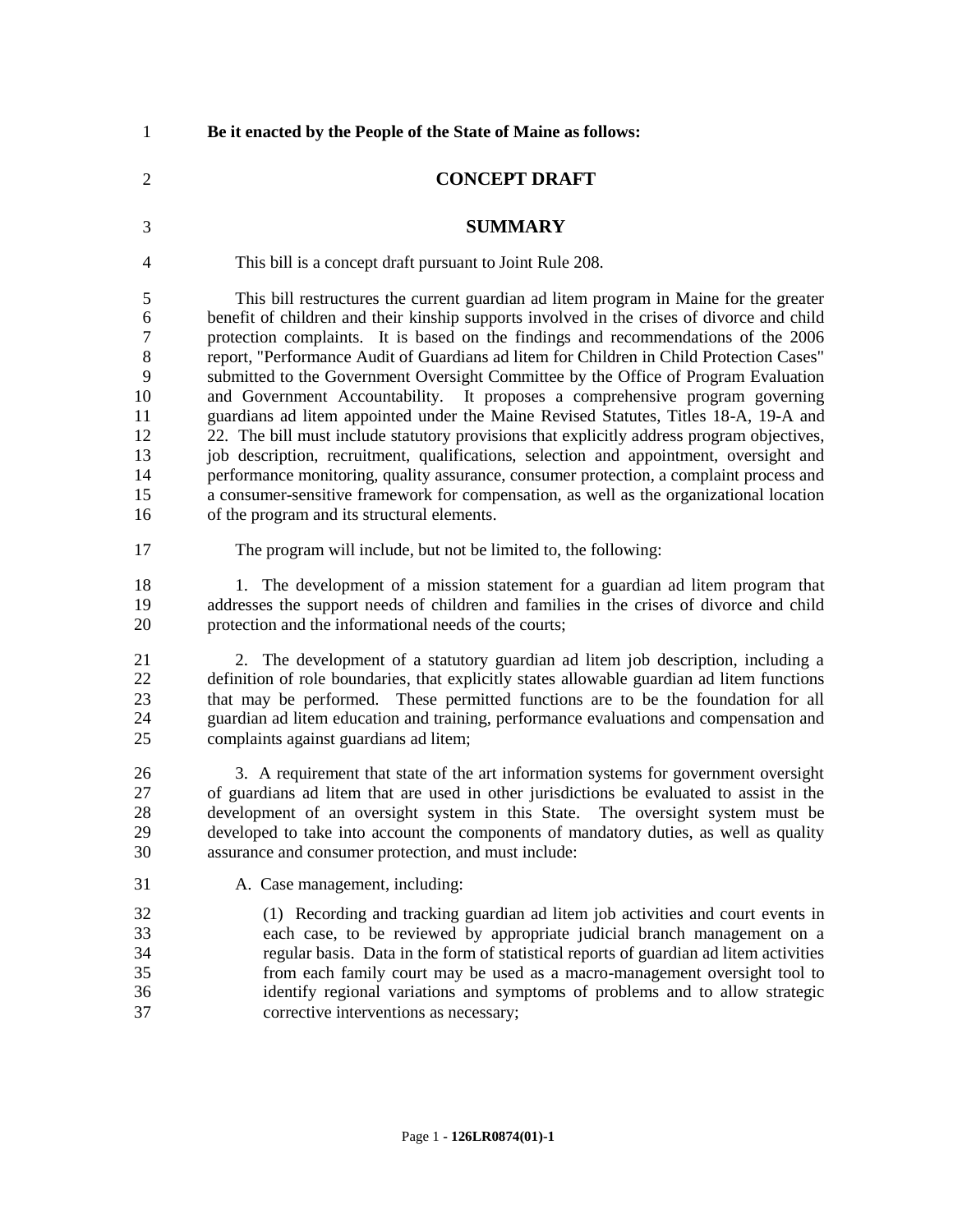| $\mathbf{1}$                                 | (2) Sharing information among guardians ad litem and other persons for the sole                                                                                                                                                                                                                                                                                                                                                                                                                                                                                                                                                                                                                      |
|----------------------------------------------|------------------------------------------------------------------------------------------------------------------------------------------------------------------------------------------------------------------------------------------------------------------------------------------------------------------------------------------------------------------------------------------------------------------------------------------------------------------------------------------------------------------------------------------------------------------------------------------------------------------------------------------------------------------------------------------------------|
| $\overline{c}$                               | purpose of improved service to children, families and courts, to be governed by                                                                                                                                                                                                                                                                                                                                                                                                                                                                                                                                                                                                                      |
| 3                                            | the standards of confidentiality and information protection observed by health                                                                                                                                                                                                                                                                                                                                                                                                                                                                                                                                                                                                                       |
| $\overline{4}$                               | and human services agencies;                                                                                                                                                                                                                                                                                                                                                                                                                                                                                                                                                                                                                                                                         |
| $\mathfrak s$                                | (3) Maximizing the sharing between the courts and the Department of Health                                                                                                                                                                                                                                                                                                                                                                                                                                                                                                                                                                                                                           |
| 6                                            | and Human Services when necessary, using the existing standards governing the                                                                                                                                                                                                                                                                                                                                                                                                                                                                                                                                                                                                                        |
| 7                                            | release of personal information; and                                                                                                                                                                                                                                                                                                                                                                                                                                                                                                                                                                                                                                                                 |
| $8\,$                                        | (4) Electronically generating, maintaining and sharing case management and                                                                                                                                                                                                                                                                                                                                                                                                                                                                                                                                                                                                                           |
| 9                                            | financial information for use in planning, managing and ensuring the quality of                                                                                                                                                                                                                                                                                                                                                                                                                                                                                                                                                                                                                      |
| 10                                           | guardian ad litem services, to be reviewed by judicial branch management;                                                                                                                                                                                                                                                                                                                                                                                                                                                                                                                                                                                                                            |
| 11                                           | B. Annual guardian ad litem evaluations conducted by an independent entity without                                                                                                                                                                                                                                                                                                                                                                                                                                                                                                                                                                                                                   |
| 12                                           | conflicts of interest or special interest and involving consumers of services to the                                                                                                                                                                                                                                                                                                                                                                                                                                                                                                                                                                                                                 |
| 13                                           | greatest extent possible;                                                                                                                                                                                                                                                                                                                                                                                                                                                                                                                                                                                                                                                                            |
| 14                                           | C. Guardian ad litem compliance with standards and other requirements; and                                                                                                                                                                                                                                                                                                                                                                                                                                                                                                                                                                                                                           |
| 15                                           | D. Compensation information that includes the total financial charges to parties and                                                                                                                                                                                                                                                                                                                                                                                                                                                                                                                                                                                                                 |
| 16                                           | the court incurred by guardians ad litem and other family intervention professionals                                                                                                                                                                                                                                                                                                                                                                                                                                                                                                                                                                                                                 |
| 17                                           | involved in generating fees, as well as fee caps or means tests;                                                                                                                                                                                                                                                                                                                                                                                                                                                                                                                                                                                                                                     |
| 18                                           | 4. A process that provides for the selection of qualified individuals to be included on                                                                                                                                                                                                                                                                                                                                                                                                                                                                                                                                                                                                              |
| 19                                           | the guardian ad litem roster and for individual cases, including:                                                                                                                                                                                                                                                                                                                                                                                                                                                                                                                                                                                                                                    |
| 20                                           | A. Qualifications;                                                                                                                                                                                                                                                                                                                                                                                                                                                                                                                                                                                                                                                                                   |
| 21                                           | B. A process for the court to conduct interviews, background checks and reference                                                                                                                                                                                                                                                                                                                                                                                                                                                                                                                                                                                                                    |
| 22                                           | checks for prospective paid guardians ad litem, the results of which are a factor in                                                                                                                                                                                                                                                                                                                                                                                                                                                                                                                                                                                                                 |
| 23                                           | deciding whether an individual is added to the roster;                                                                                                                                                                                                                                                                                                                                                                                                                                                                                                                                                                                                                                               |
| 24<br>25<br>26                               | Support for recruiting professionals other than attorneys to serve as paid<br>C.<br>guardians ad litem, especially in geographic areas where there are shortages, and<br>recommend modifications to accommodate nonattorneys as guardians ad litem;                                                                                                                                                                                                                                                                                                                                                                                                                                                  |
| 27<br>28<br>29<br>30<br>31<br>32<br>33<br>34 | Initial guardian ad litem training and education and continuing education<br>D.<br>requirements, including interpersonal skills development.<br>All training and<br>educational efforts for guardians ad litem must be designed as a series of approaches<br>to educational goals connected to the components of the guardian ad litem job<br>description; qualifying and post-training testing must be employed and will be a basis<br>for training remediation when necessary. A supervised practicum, or internship, must<br>be a part of practice training, aimed at greater technical and experiential<br>professionalism and reducing beginner's mistakes of trial and error on consumers; and |
| 35<br>36<br>37<br>38                         | Quality assurance and consumer protection. The history of evaluations,<br>Е.<br>complaints and disciplinary action, as well as case load information, must be<br>incorporated into public quality assurance information, as a part of consumer<br>protection;                                                                                                                                                                                                                                                                                                                                                                                                                                        |
| 39                                           | 5. Recruitment of individuals to serve as guardians ad litem, including:                                                                                                                                                                                                                                                                                                                                                                                                                                                                                                                                                                                                                             |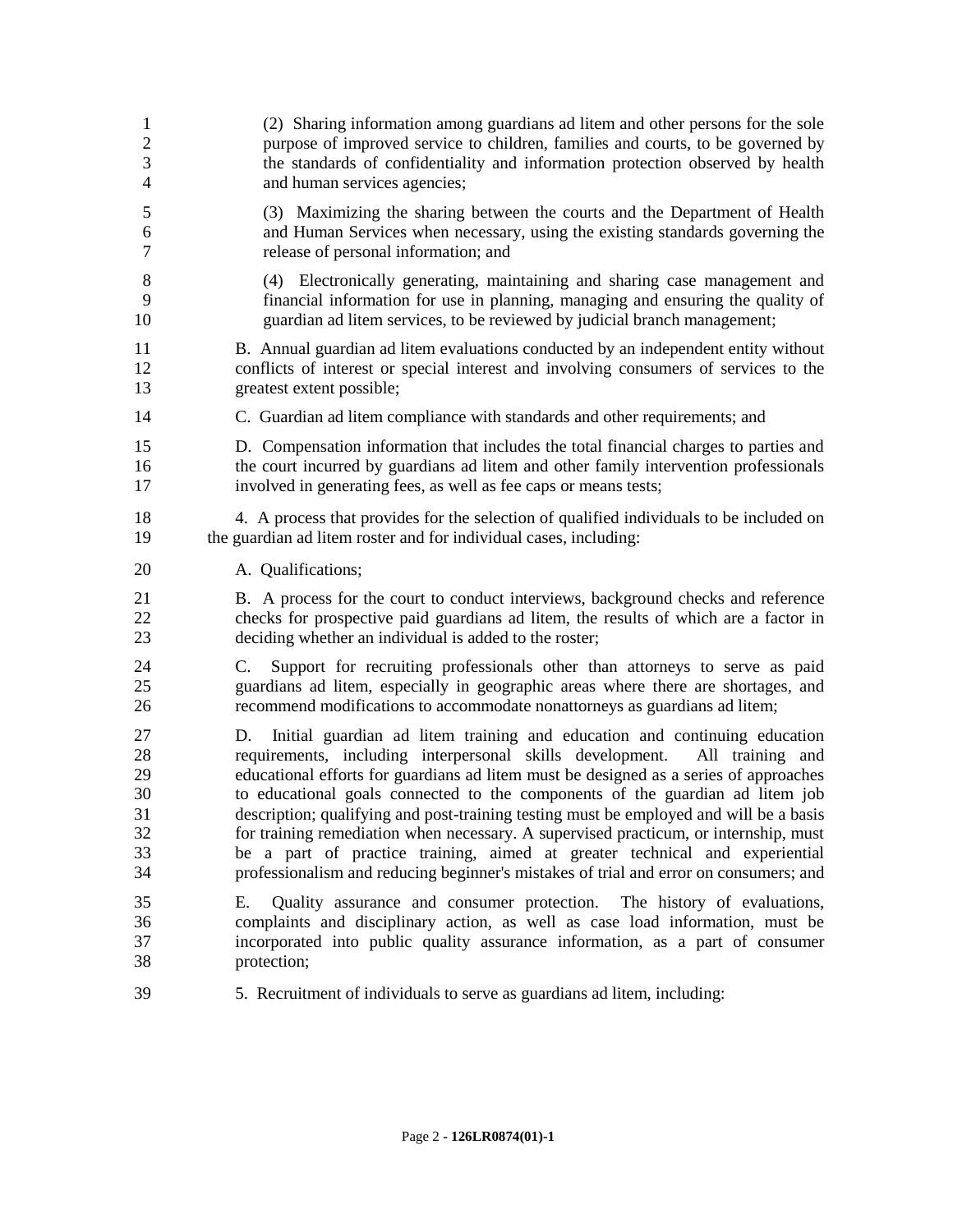| $\mathbf{1}$   | A. Creating differentiated rates of pay to reflect the market variations in pay rates for                                                                                                                                                  |
|----------------|--------------------------------------------------------------------------------------------------------------------------------------------------------------------------------------------------------------------------------------------|
| $\mathbf{2}$   | different types of professional expertise while also recognizing the economic                                                                                                                                                              |
| 3              | situation of parties who are paying; and                                                                                                                                                                                                   |
| $\overline{4}$ | B. Other means to enhance the pool of quality guardians ad litem and to remove                                                                                                                                                             |
| 5              | those who function poorly;                                                                                                                                                                                                                 |
| 6              | 6. Appropriate procedures concerning court-appointed special advocates, including a                                                                                                                                                        |
| $\tau$         | mechanism to ensure that the court-appointed special advocates adhere as closely as                                                                                                                                                        |
| $8\,$          | possible to national court-appointed special advocates program requirements, including,                                                                                                                                                    |
| 9              | but not limited to, supervisor-to-volunteer ratios, annual performance evaluations and                                                                                                                                                     |
| 10             | continuing education requirements;                                                                                                                                                                                                         |
| 11             | 7. A process to provide for the management and supervision of guardians ad litem,                                                                                                                                                          |
| 12             | including:                                                                                                                                                                                                                                 |
| 13             | A. Continuously assessing the level of knowledge, skill, experience and attitude of                                                                                                                                                        |
| 14             | guardians ad litem in their job performance and documenting and correcting                                                                                                                                                                 |
| 15             | identified deficiencies. The purpose of all methods of the supervision of guardians ad                                                                                                                                                     |
| 16             | litem should be improved management of their functions for the benefit of all parties;                                                                                                                                                     |
| 17             | B. Identifying managers within the judicial branch who can oversee guardian ad                                                                                                                                                             |
| 18             | litem job performance. Management must be conducted outside of special interests                                                                                                                                                           |
| 19             | or conflicts of interest;                                                                                                                                                                                                                  |
| 20             | C. Conducting performance monitoring, evaluation and assessment of the delivery of                                                                                                                                                         |
| 21             | guardian ad litem services, including:                                                                                                                                                                                                     |
| 22             | (1) Methods to assess and provide feedback about each guardian ad litem's                                                                                                                                                                  |
| 23             | interaction with children;                                                                                                                                                                                                                 |
| 24             | (2) A process to identify guardians ad litem who are:                                                                                                                                                                                      |
| 25             | (a) Not complying with mandated requirements;                                                                                                                                                                                              |
| 26             | (b) Not sufficiently involved in the lives of children to effectively identify                                                                                                                                                             |
| 27             | their best interests; and                                                                                                                                                                                                                  |
| 28             | (c) Behaving in a manner that negatively affects children and others involved                                                                                                                                                              |
| 29             | with their cases; and                                                                                                                                                                                                                      |
| 30             | (3) Methods of soliciting feedback on guardian ad litem performance from people                                                                                                                                                            |
| 31             | who do not have access to judges;                                                                                                                                                                                                          |
| 32<br>33       | The development of public information about the guardian ad litem job<br>D.<br>description for guardians ad litem themselves and others, including:                                                                                        |
| 34             | (1) An education program for judges about guardian ad litem activities, the                                                                                                                                                                |
| 35             | judges' oversight responsibilities and the importance of clarifying the guardian ad                                                                                                                                                        |
| 36             | litem's role with all interested persons in advance; and                                                                                                                                                                                   |
| 37<br>38<br>39 | Development of educational materials, appropriate for different ages,<br>(2)<br>explaining what to expect of guardians ad litem, to include training in obtaining<br>informed consent agreements from parties before working with them and |
|                |                                                                                                                                                                                                                                            |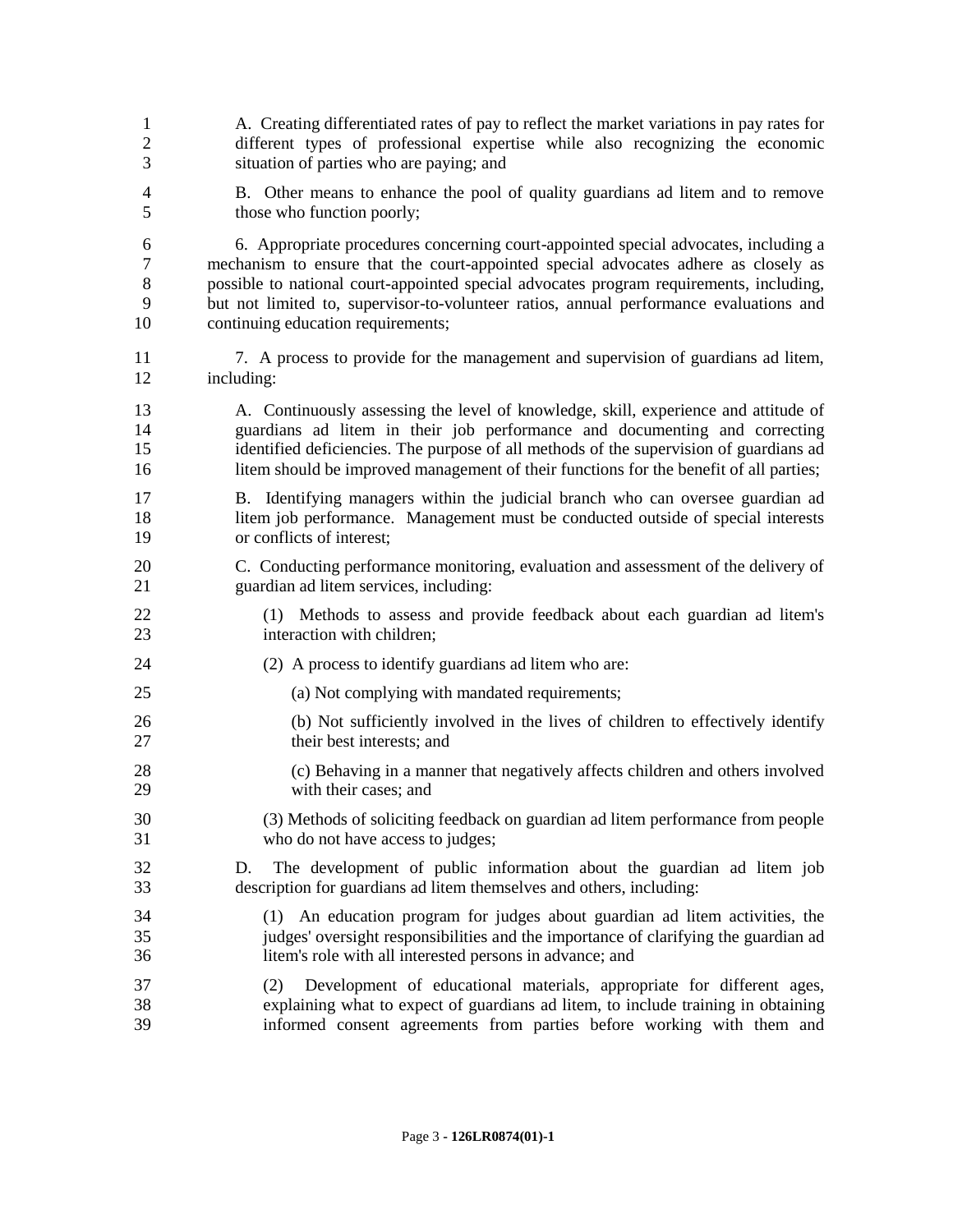contracts for guardian ad litem services that are freely agreed to and that reflect 2 the full understanding of participants; E. Development of a code of conduct for guardians ad litem; F. Development of sanctions for noncompliance, including a range of sanctions for guardians ad litem who are not in compliance or meeting performance standards; and G. A standardized form for guardian ad litem reports; 8. The establishment of a complaint process, including: 8 A. Written instructions about how to make a complaint and who can help and clear written criteria to serve as the basis for legitimate public complaints; B. Transparent policies and procedures for handling complaints so that those complaining will have a procedural road map of what to expect as well as the ability 12 to make a complaint pro se; C. Clear definition of management's structural responsibility for implementing processes, policies and procedures for using complaints to dismiss guardians ad litem from cases and to require guardians ad litem to take specific actions to improve **performance or to remove them from the case;**  D. A central database to log complaints and track their status; E. Information about how substantiated complaints will be reviewed by judges before appointing a particular guardian ad litem to a case; F. A process to investigate guardian ad litem complaints, recommend dismissal of guardians ad litem from specific cases and remove guardians ad litem from the roster; G. Methods to communicate the complaint process to all parties in cases when guardians ad litem are appointed; H. A minor complaint option to request managerial corrective action on a guardian ad litem to allow a management review of complaints involving a guardian ad litem's deficiencies of knowledge, skill, experience or attitude; and I. The assignment of specific persons or groups, other than the judge presiding over the case, responsible for oversight of both legal and managerial complaints; 9. The establishment of compensation regulations, including: A. Standardized billing information and level of detail that must be submitted with guardian ad litem invoice forms; B. Accounting codes and time reporting processes so all costs associated with guardian ad litem services can be accurately captured and classified; C. Evidence of the guardian ad litem obtaining informed consent from parties being billed such that the parties understand the basis of billable hours, and that they have freely entered into a contract for services; and D. Appropriate bill collecting procedures, which do not make use of the court in which the guardian ad litem works and is known, and which do not include punitive